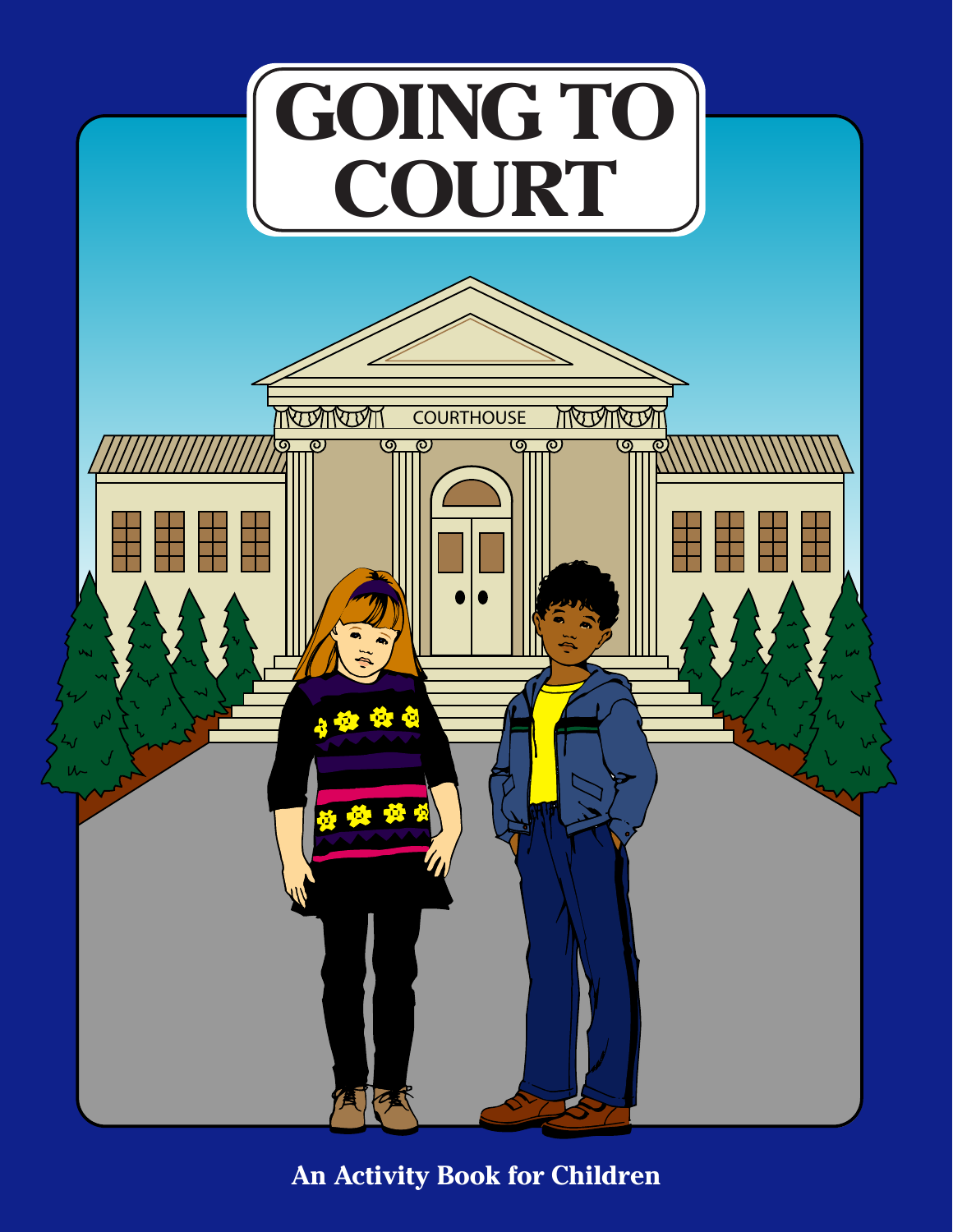This project was supported by Grant #G-0801VACJA1 awarded to the Virginia Department of Criminal Justice Services by the U.S. Department of Health and Human Services. Points of view or opinions contained within this document are those of the authors and do not necessarily represent the official position or policies of the U.S. Department of Justice.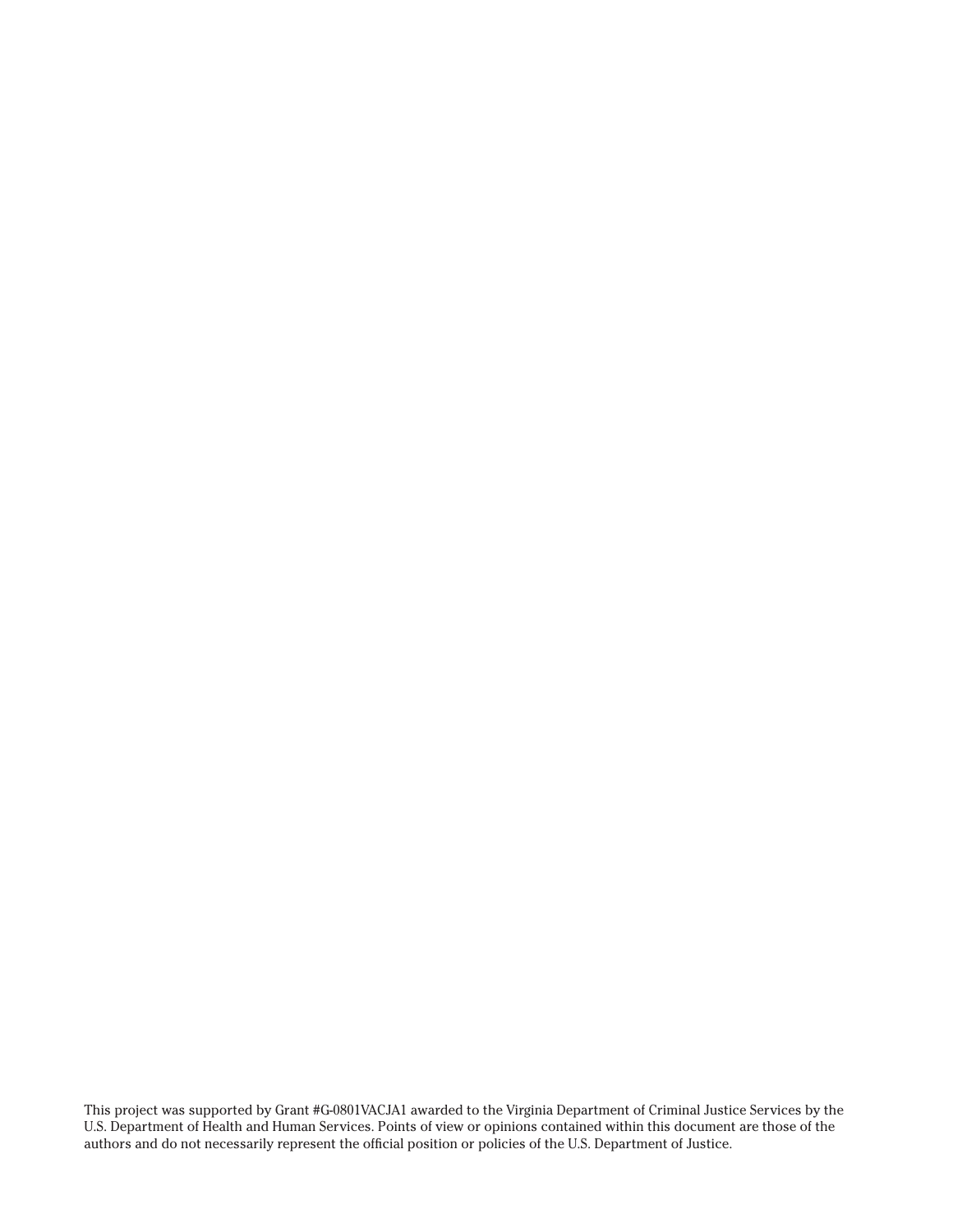

This book belongs to \_\_\_\_\_\_\_\_\_\_\_\_\_\_\_\_\_\_\_\_\_\_\_\_\_\_\_\_\_\_\_\_\_\_\_\_\_\_\_\_\_\_\_.

You're going to court because something happened that you know about and have to tell. Your job in court is to answer questions. Some questions will be about you, like your name and how old you are. Another question may be about the difference between the truth and a lie. Your job is to tell the truth when you answer questions about what you saw, heard, or felt. A person who answers questions in court is called a **Witness**.

When you have told your story and answered all the questions—your job for the day is over.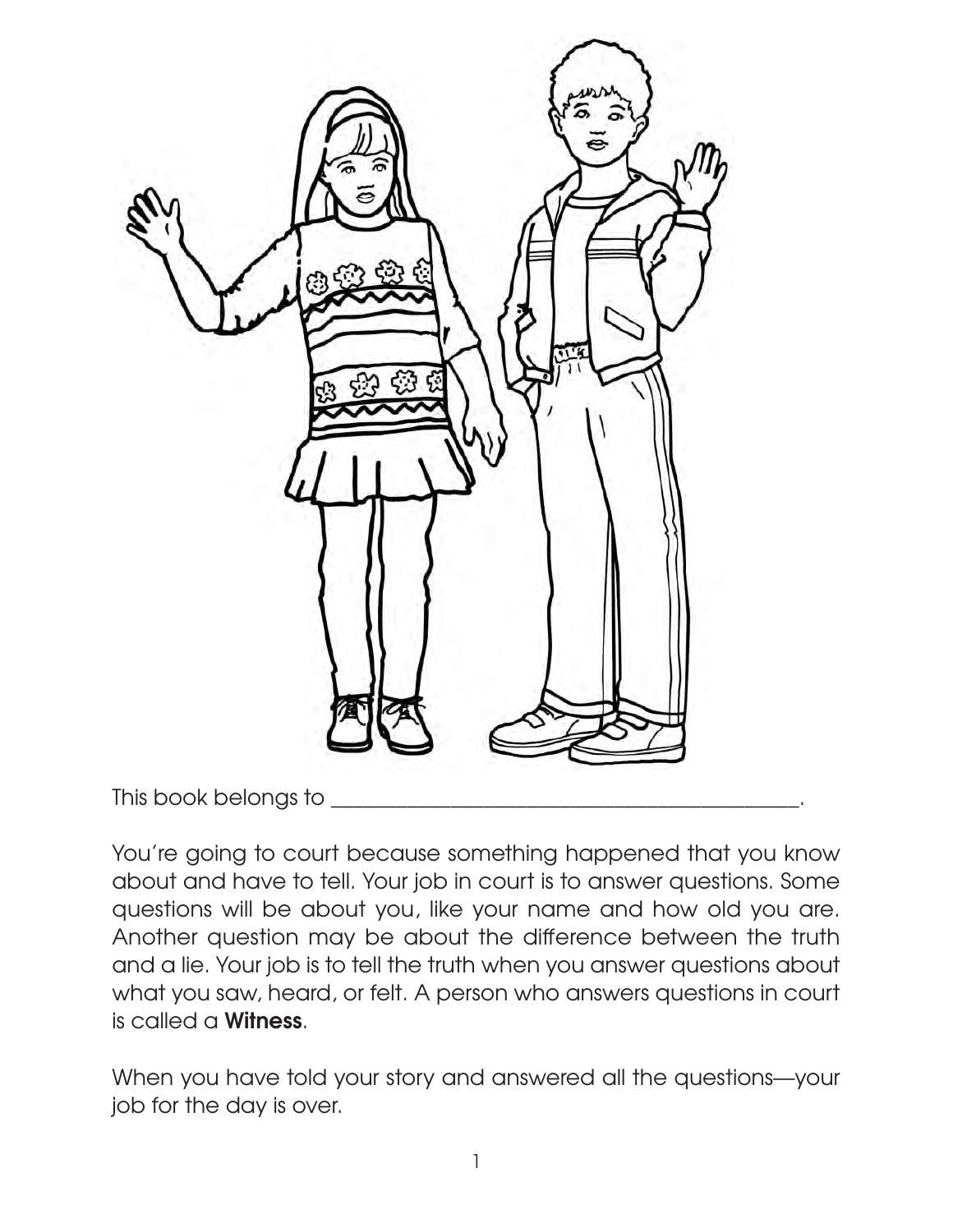

A **Courtroom** is a special room where witnesses go to tell what they know. Some courtrooms look like this.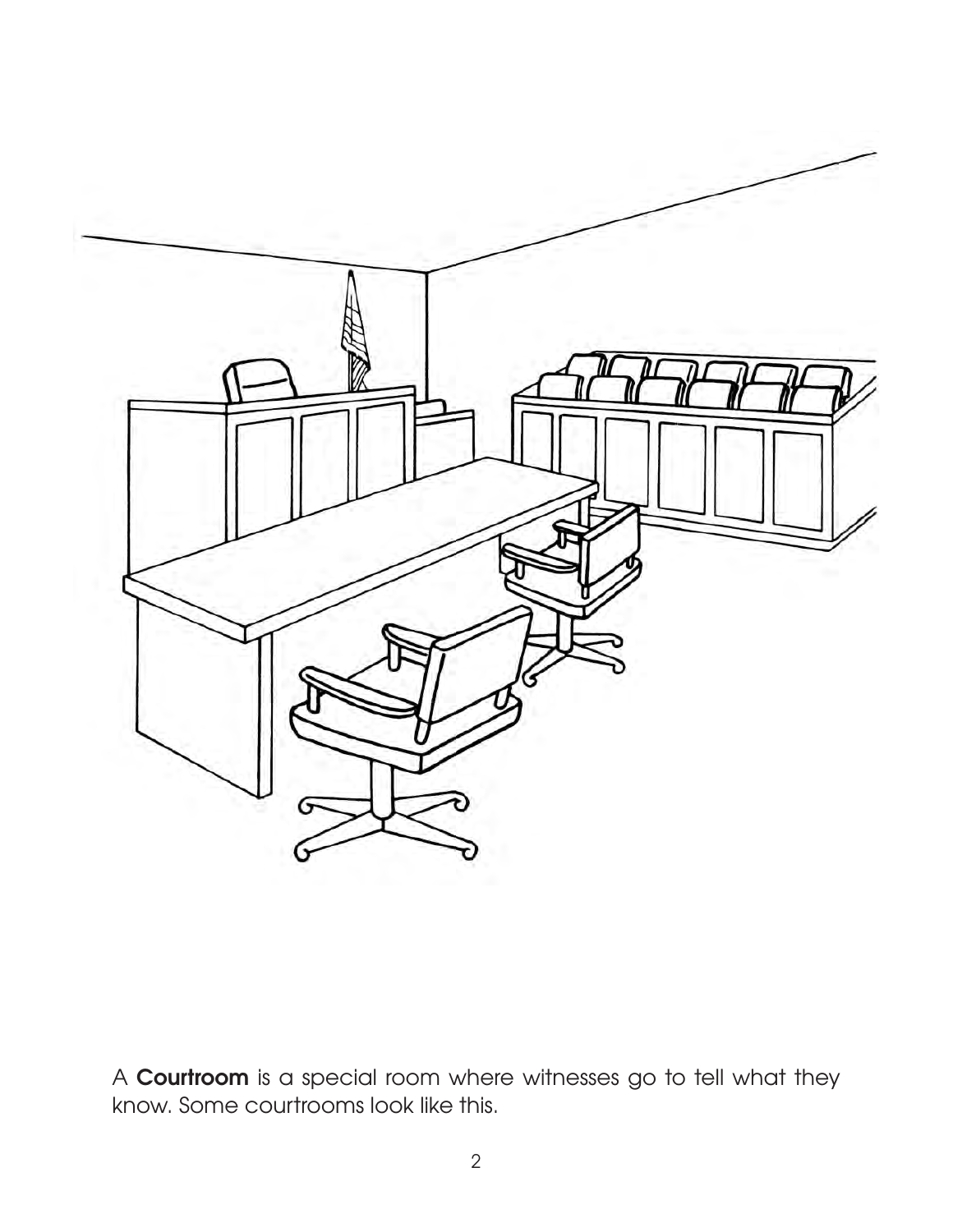

Now let's talk about who is going with you to court. Let's name them.

\_\_\_\_\_\_\_\_\_\_\_\_\_\_\_\_\_\_\_\_\_\_\_\_\_\_\_\_\_\_\_\_\_\_\_\_\_\_\_\_\_\_\_\_\_\_\_\_\_\_\_\_\_\_\_\_\_\_\_\_\_\_\_\_\_\_\_\_

\_\_\_\_\_\_\_\_\_\_\_\_\_\_\_\_\_\_\_\_\_\_\_\_\_\_\_\_\_\_\_\_\_\_\_\_\_\_\_\_\_\_\_\_\_\_\_\_\_\_\_\_\_\_\_\_\_\_\_\_\_\_\_\_\_\_\_\_

There will also be other people in court who have jobs to do. This book will tell you about them.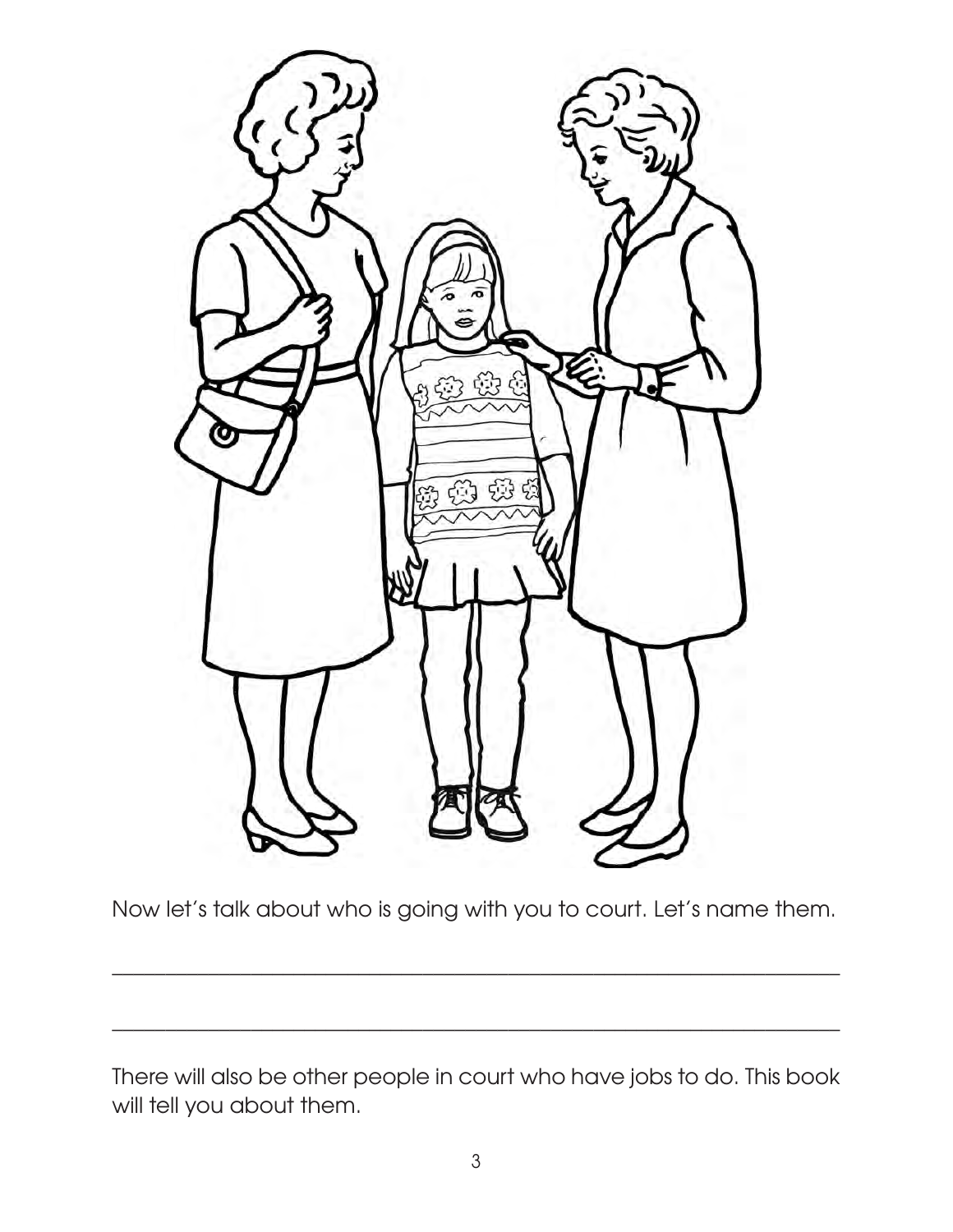

The **Judge** is the person who sits in the front of the courtroom. Sometimes the judge wears a black robe. The judge is the boss in the courtroom and listens to what the witnesses say. The judge may ask you or other witnesses questions. The judge always wants to hear the truth. If there is no jury, the judge decides what happens.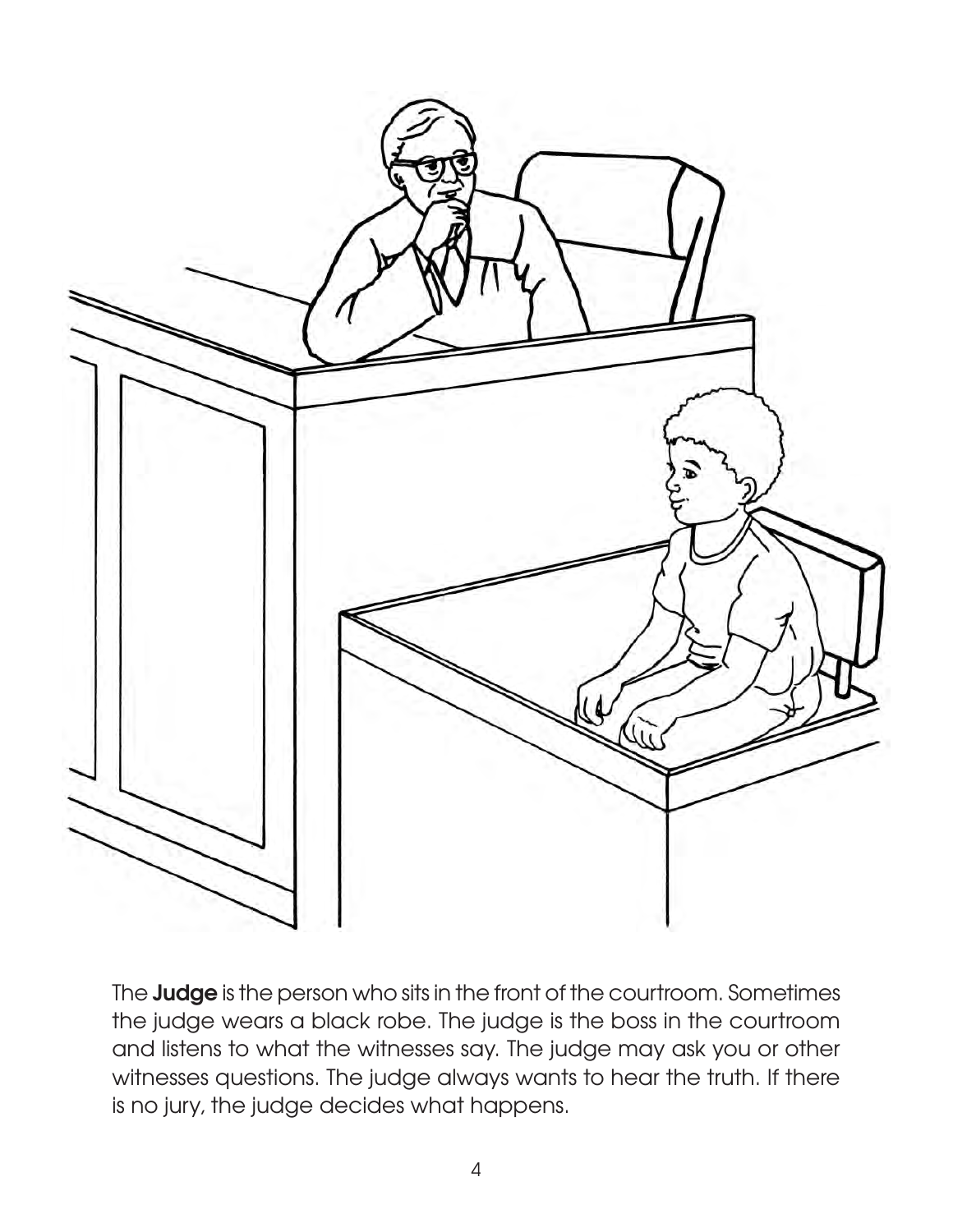

Sometimes the **Jury** decides what happens. The jury is a group of 12 people. Their job is to listen carefully to everything that the witnesses, the lawyers, and the judge have to say.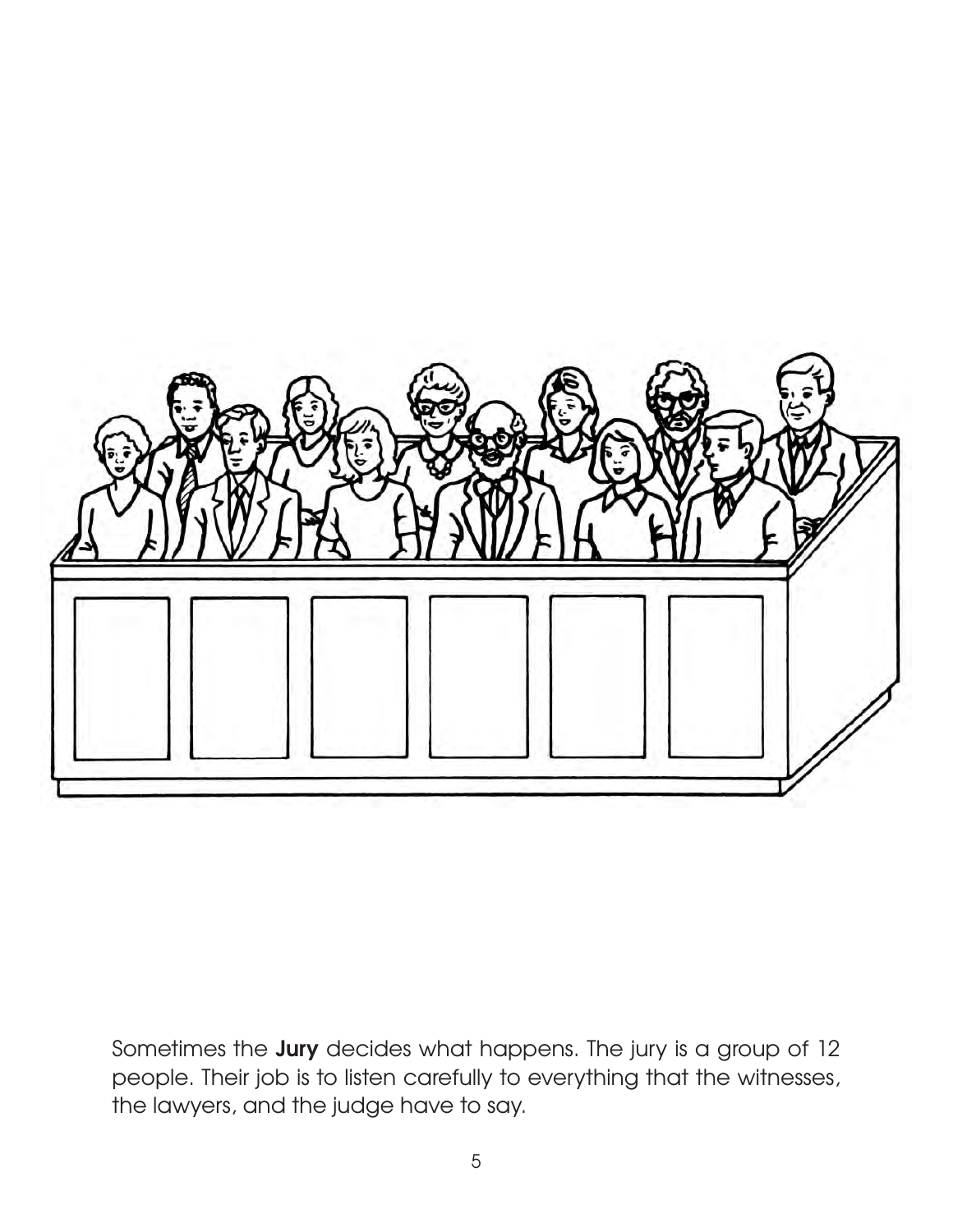

The **Bailiff** is a deputy sheriff. The bailiff's job is to keep the courtroom a safe place. The bailiff is there to protect the judge and everyone else in the courtroom. Sometimes the bailiff brings witnesses into the courthouse.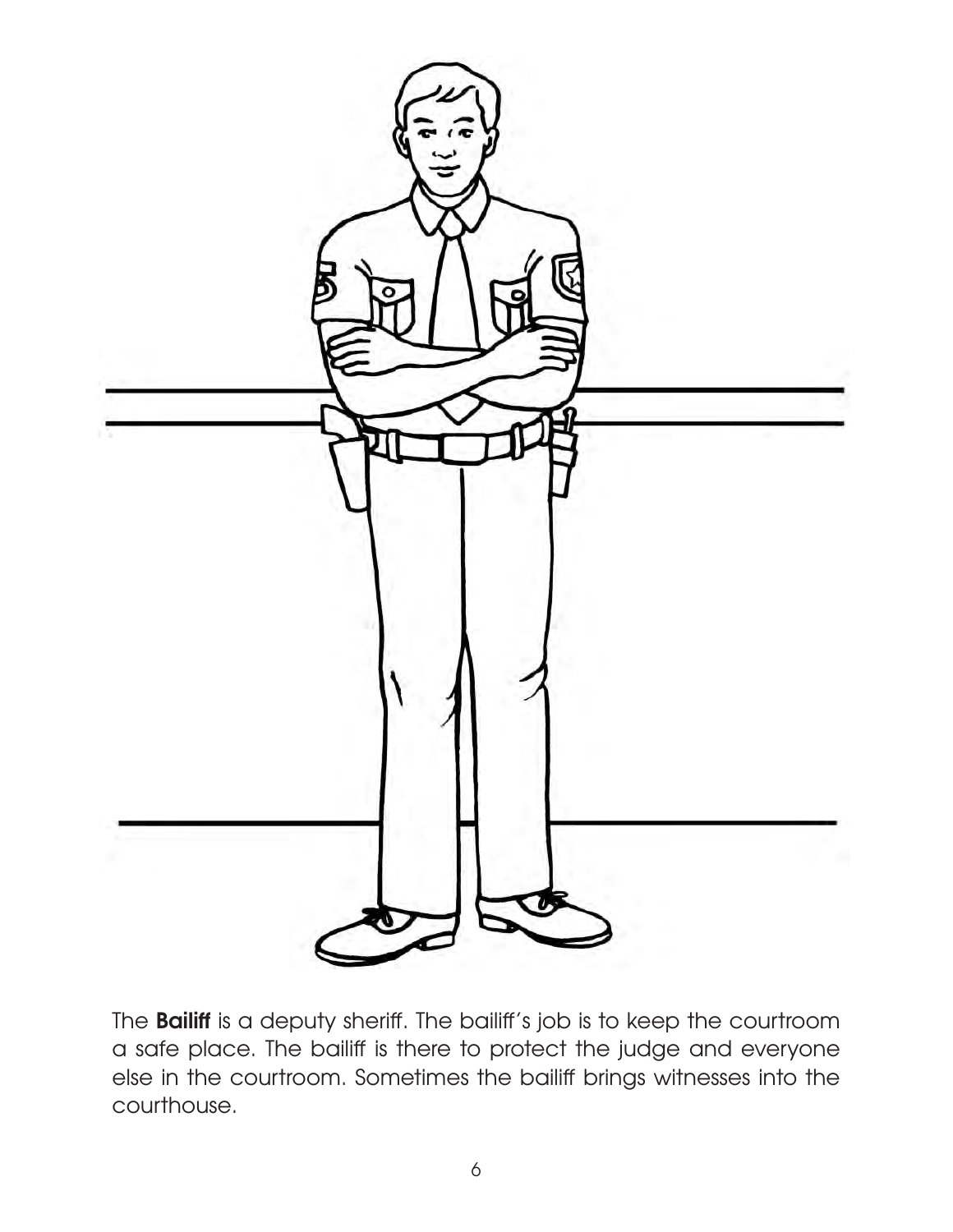

The **Court Clerk** helps the judge in court. The court clerk writes or types notes for the judge. Either the court clerk or judge will ask you to raise your right hand and promise to tell the truth.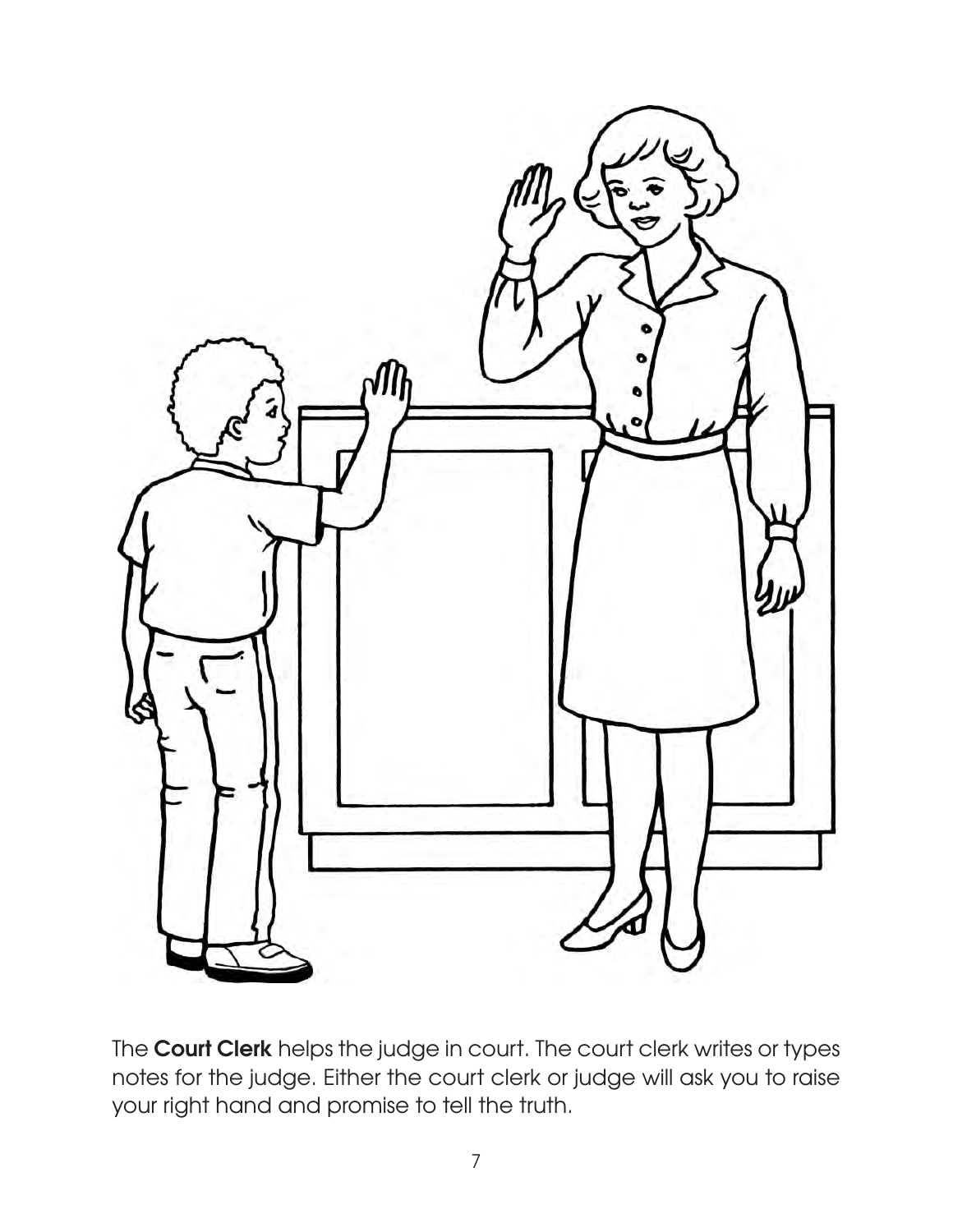

The **Commonwealth's Attorney** is the lawyer who helps you tell the judge what happened. Sometimes the Commonwealth's Attorney is called a **Prosecutor.** This person will ask questions about you, like your name and how old you are. The Commonwealth's Attorney will ask you questions about what you saw or heard or felt.

Listen to the questions. If you don't understand a question, ask the Commonwealth's Attorney to say it in a different way.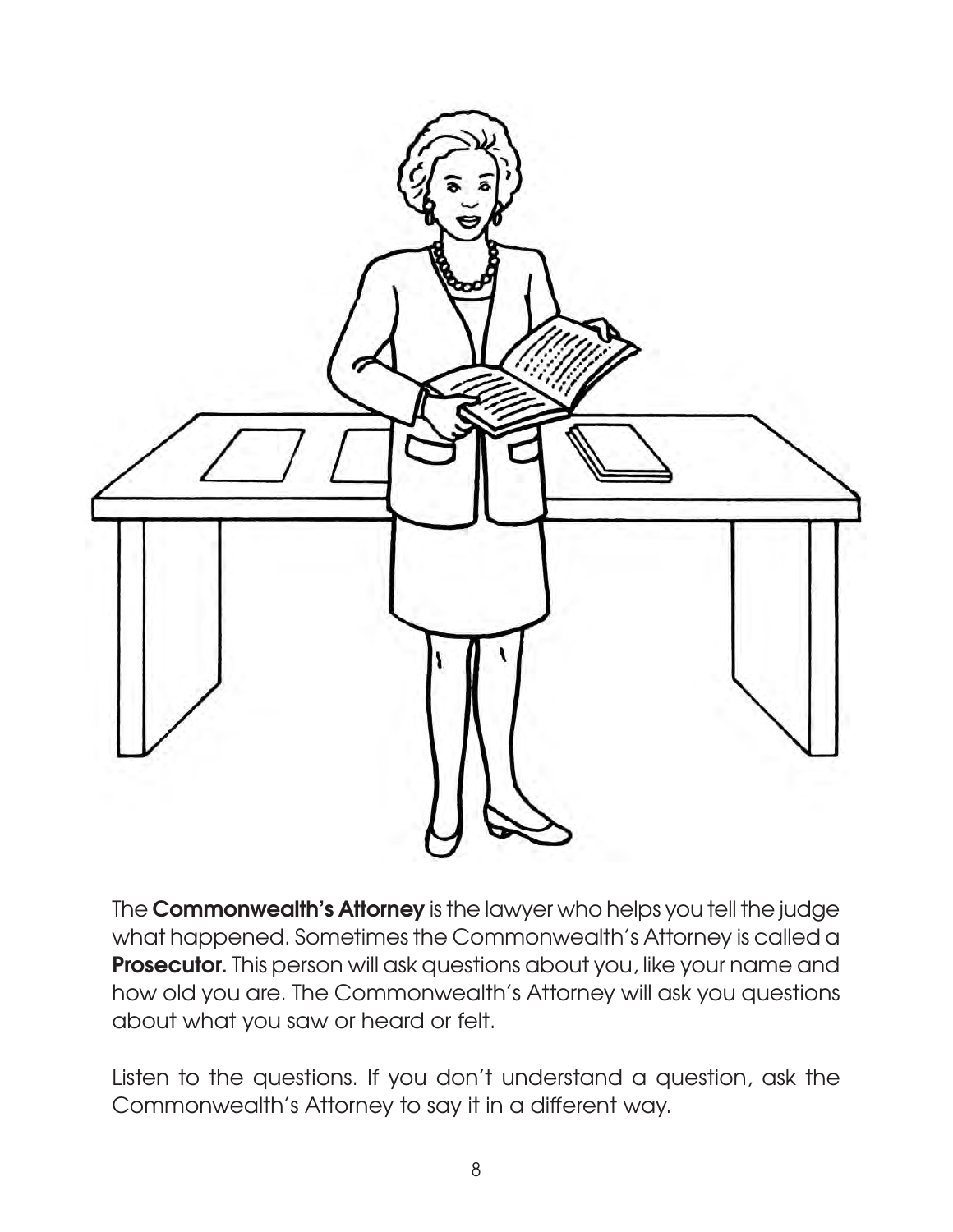

The **Defendant** is the person who is accused of doing something wrong. You may know the defendant. The defendant will be in the courtroom while the witnesses answer questions.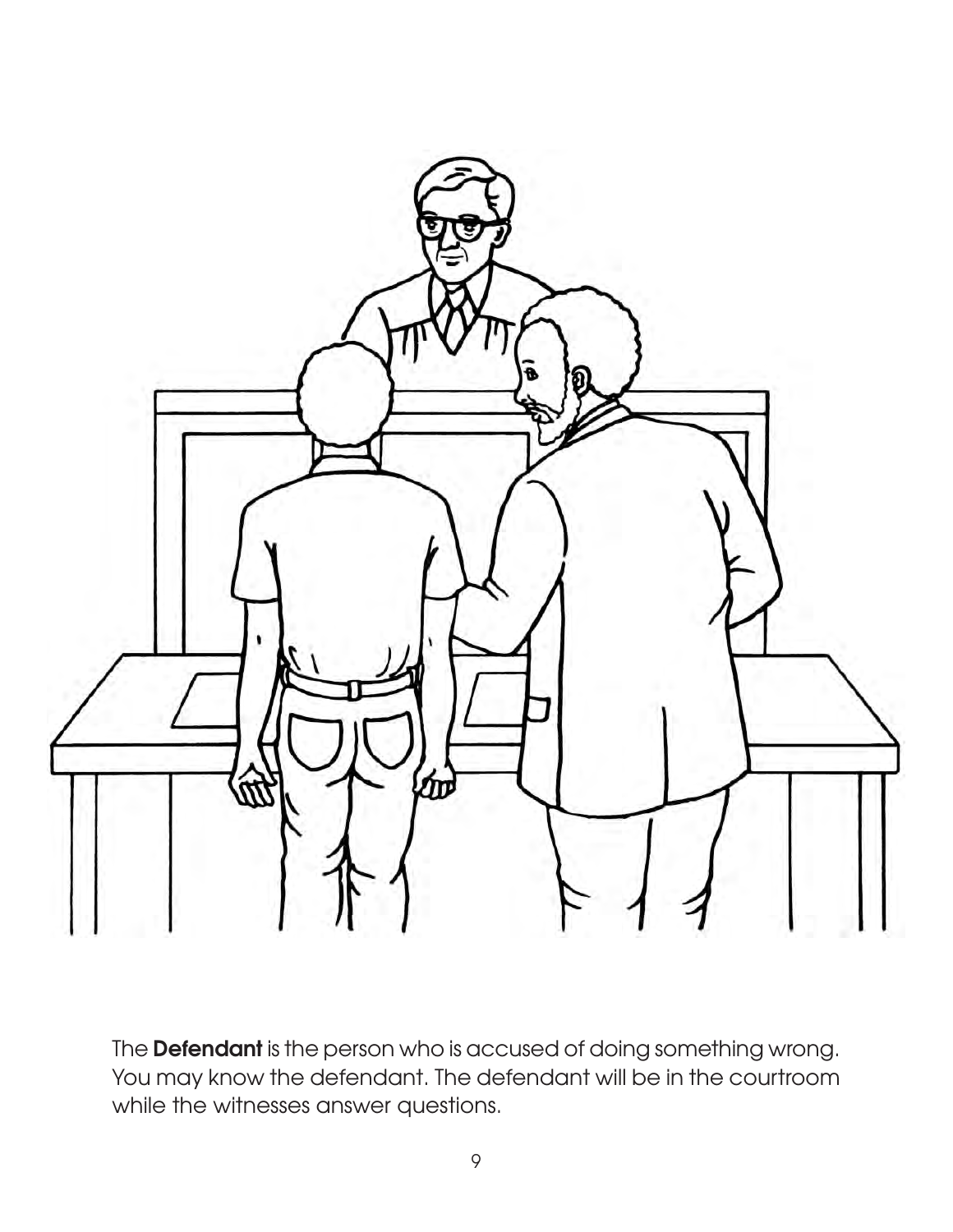

The **Defense Attorney** is the lawyer for the defendant. The defense attorney will ask you and the other witnesses questions about what you saw or know.

If you don't understand a question, ask the defense attorney to explain it. Remember to answer all questions by telling the truth.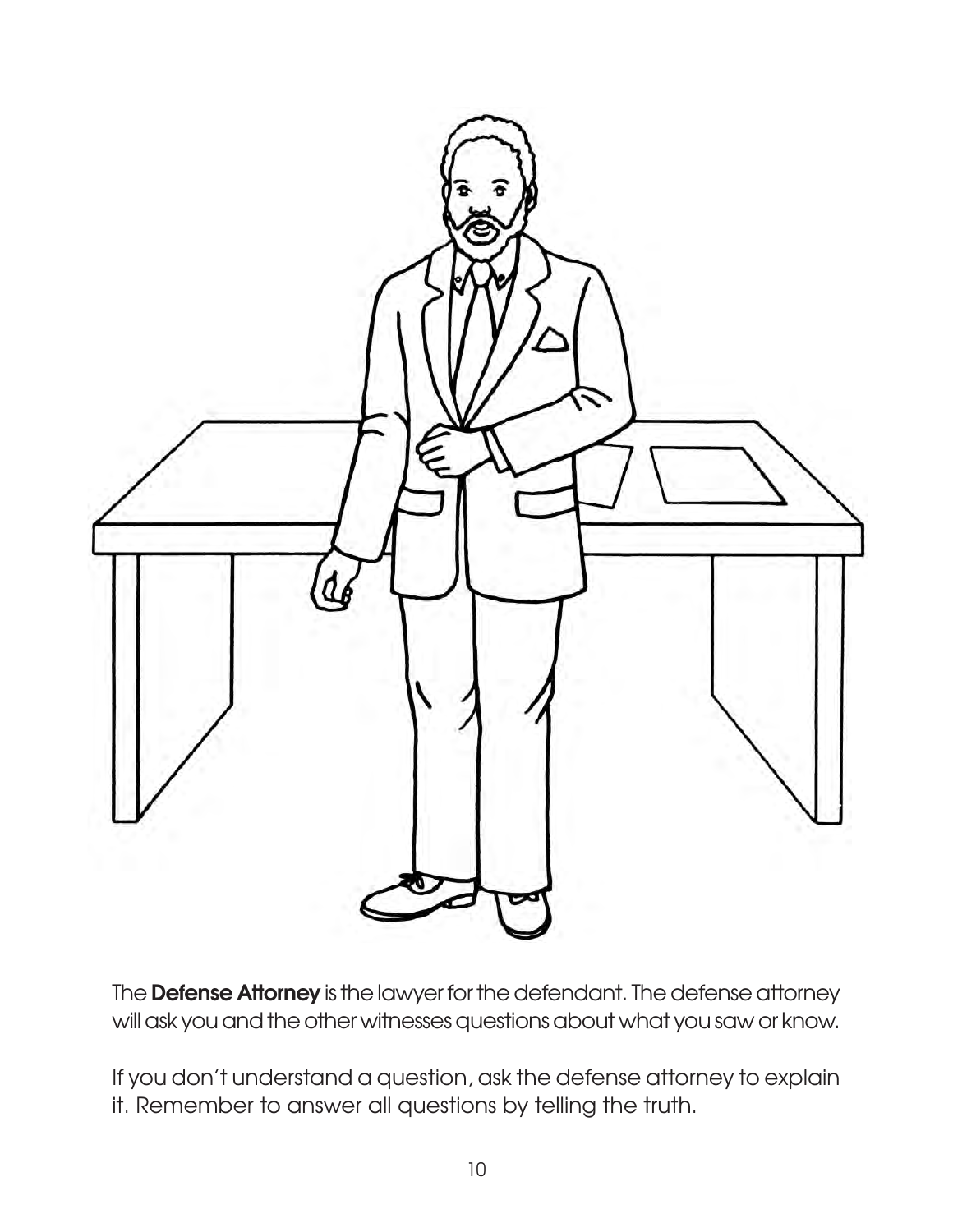

The **Police Officer** is the person who asked you questions and investigated what happened. The police officer who talked to you may be in court. The police officer's job in court is to help tell what happened.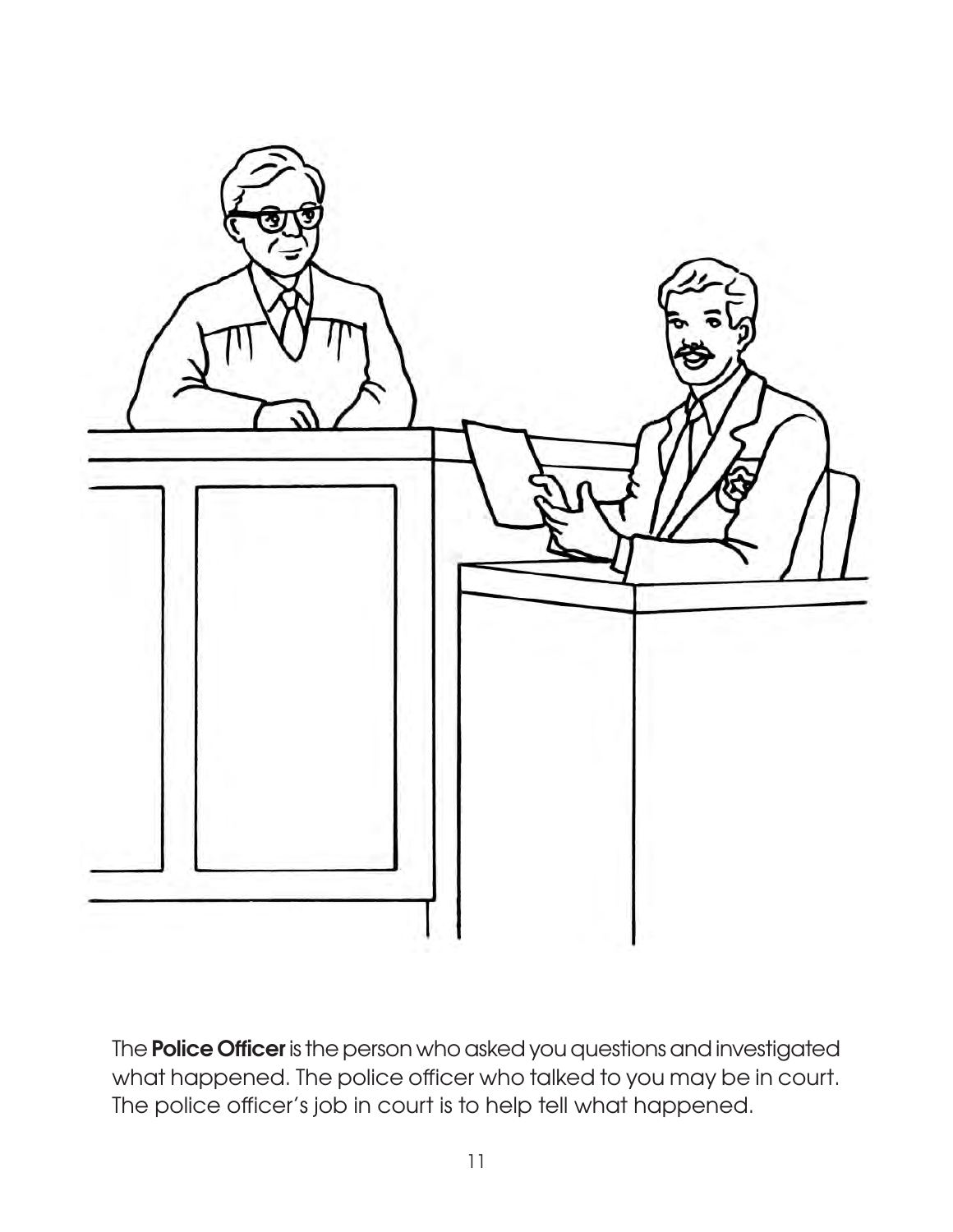

There may be a **Court Reporter** in the courtroom. The court reporter's job is to type or write everything the witnesses, the lawyers, and the judge say. Everyone must speak in a loud, clear voice. The court reporter may use a machine that looks like a small keyboard on a stand.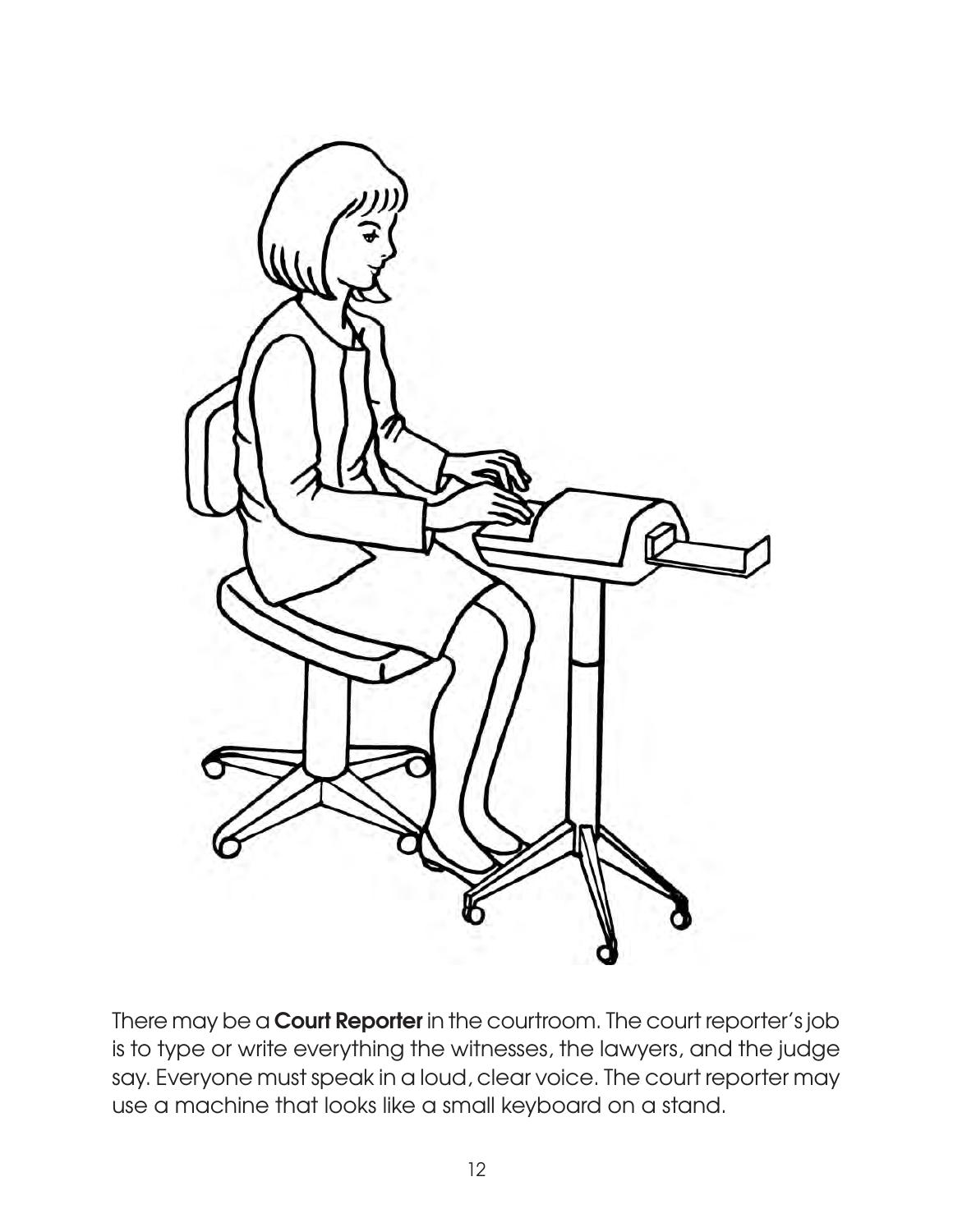

At the end, the judge or jury decides what happened. Sometimes this is very difficult. If you don't understand what the judge or jury decided, or if you have any questions you can ask the Commonwealth's Attorney, or the person who helped you in court.

You have done a very important job in court.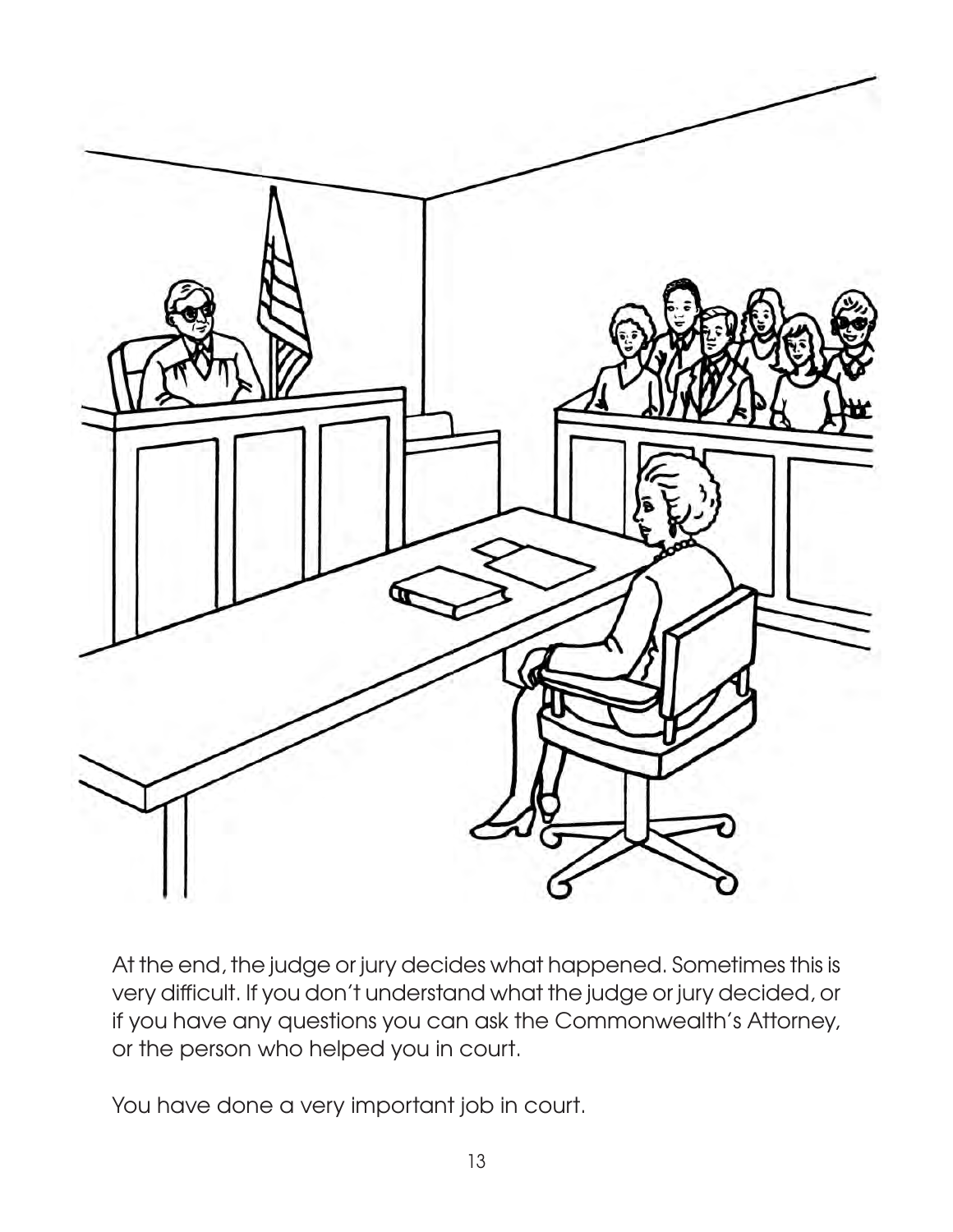## **Rules for Witnesses**

There are rules in court. Some are:

- $\blacksquare$  Tell the truth.
- If you can't remember something or don't understand what someone says, say so.
- Don't guess if you don't know the answer to a question. Say you don't know.
- $\blacksquare$  If you don't agree with what someone asks you, say you don't agree.
- $\blacksquare$  If you are not sure about the answer to a question, only tell the parts that you know.
- $\blacksquare$  Tell the judge if something is bothering you, or if you have a question when you are in court.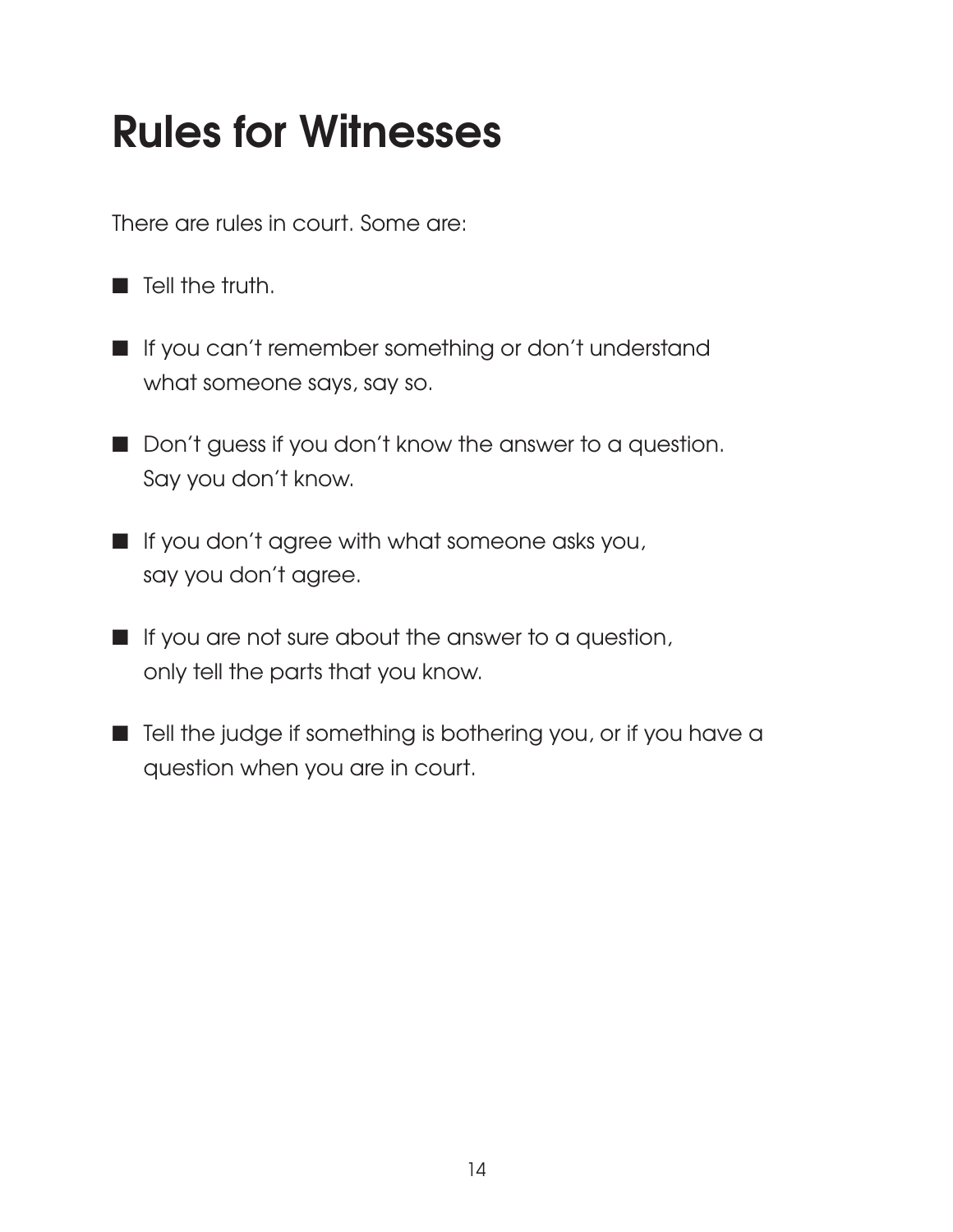## **Questions**

Most people have questions about going to court. What questions do you have?

After you see the courtroom, draw a picture of it.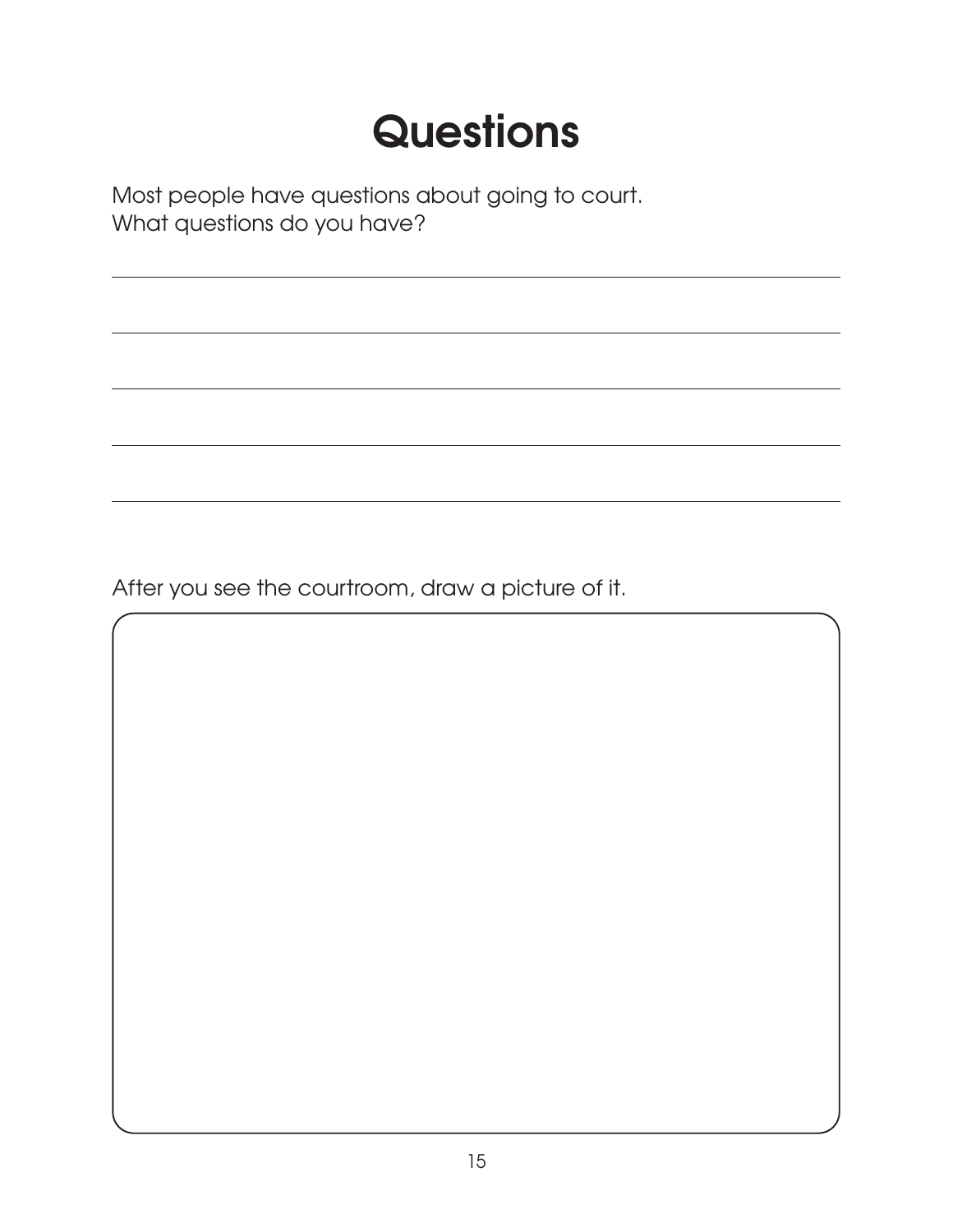## **Crossword Puzzle**



- 3. The person who keeps the courtroom a safe place.
- 4. The boss in the courtroom who listens to what the witnesses say.
- 5. Something you use to wash your hands.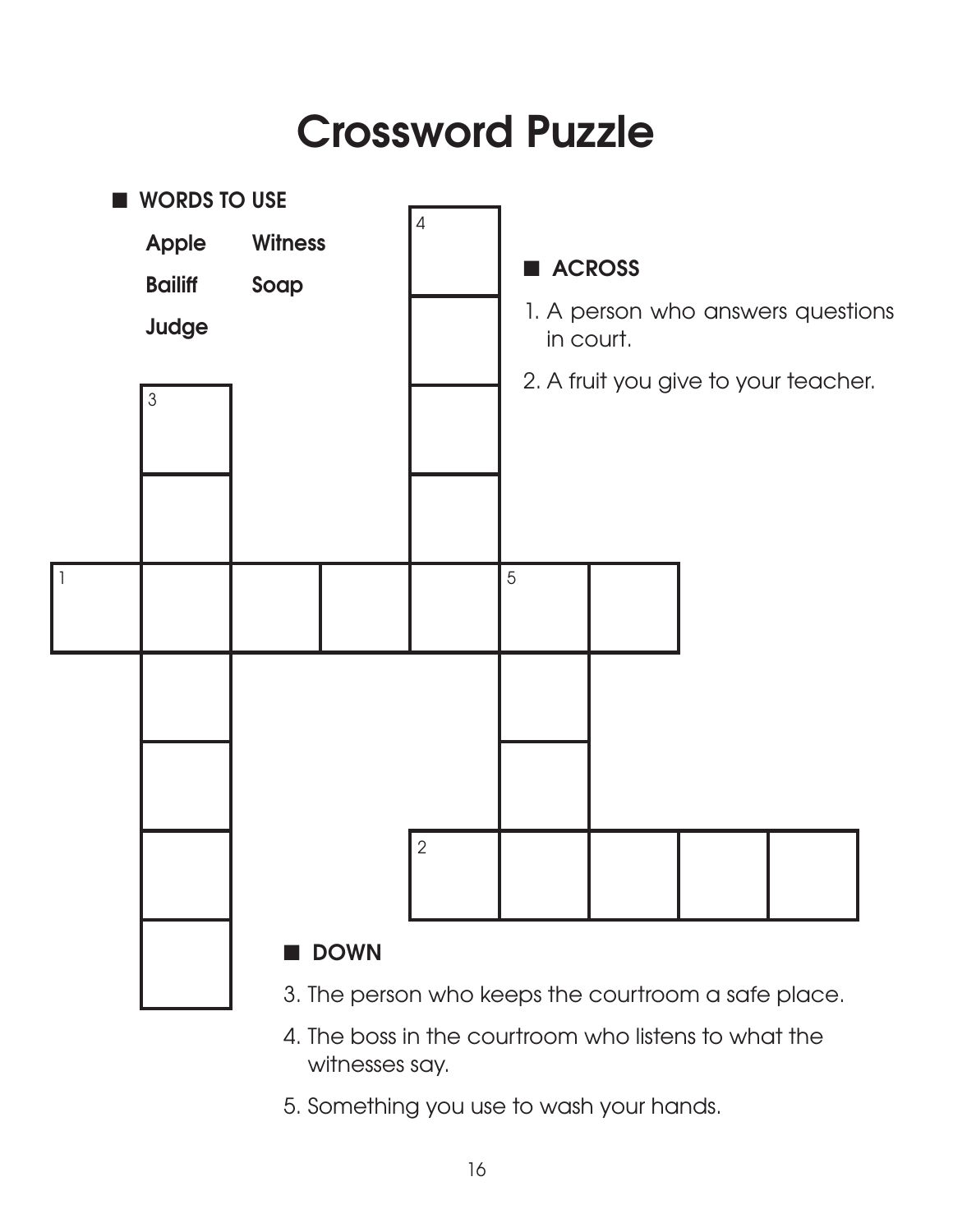## **Word Search**

Find and circle the words listed below. Words may be found across, down, or diagonally.

| <b>COURT</b>   |                | <b>PLAY</b>   |                | SUN                     |              | <b>HAPPY</b>            |  |
|----------------|----------------|---------------|----------------|-------------------------|--------------|-------------------------|--|
| <b>BOOK</b>    |                | <b>LAWYER</b> | <b>POLICE</b>  |                         | COLOR        |                         |  |
| ZOO            |                | SCHOOL        | <b>TABLE</b>   |                         | <b>JUDGE</b> |                         |  |
| L              | Z              | Н             | A              | P                       | P            | Υ                       |  |
| $\mathbf O$    | A              | O             | B              | $\overline{\mathsf{V}}$ | U            | L                       |  |
| P              | S              | M             | $\overline{O}$ | $\mathsf{S}$            | D            | $\bigcup$               |  |
| E              | G              | $\mathsf C$   | $\overline{O}$ | U                       | R            | T                       |  |
| S              | A              | I             | K              | N                       | M            | D                       |  |
| $\mathsf C$    | $\overline{O}$ | L             | $\overline{O}$ | R                       | P            | G                       |  |
| Н              | T              | Z             | P              | Е                       | G            | $\overline{\mathsf{J}}$ |  |
| $\overline{O}$ |                | X             | L              | $\mathsf{V}$            | B            | U                       |  |
| $\overline{O}$ | D              | B             | A              | F                       | N            | D                       |  |
|                | A              | W             | Y              | E                       | R            | G                       |  |
| Τ              | P              | $\mathbf O$   |                |                         | C            | E                       |  |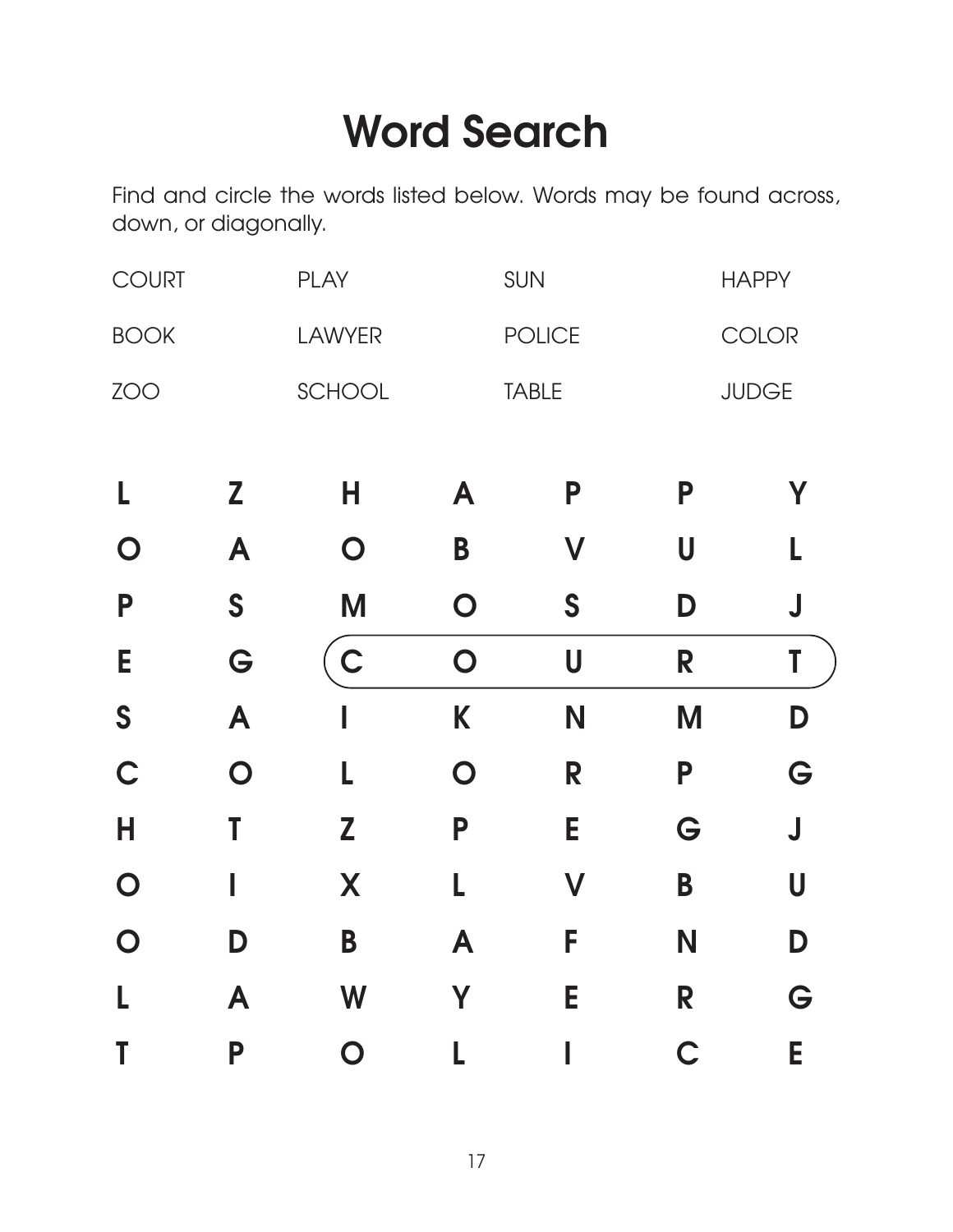## **Match Game**

Match the people in Column A to their jobs in Column B.

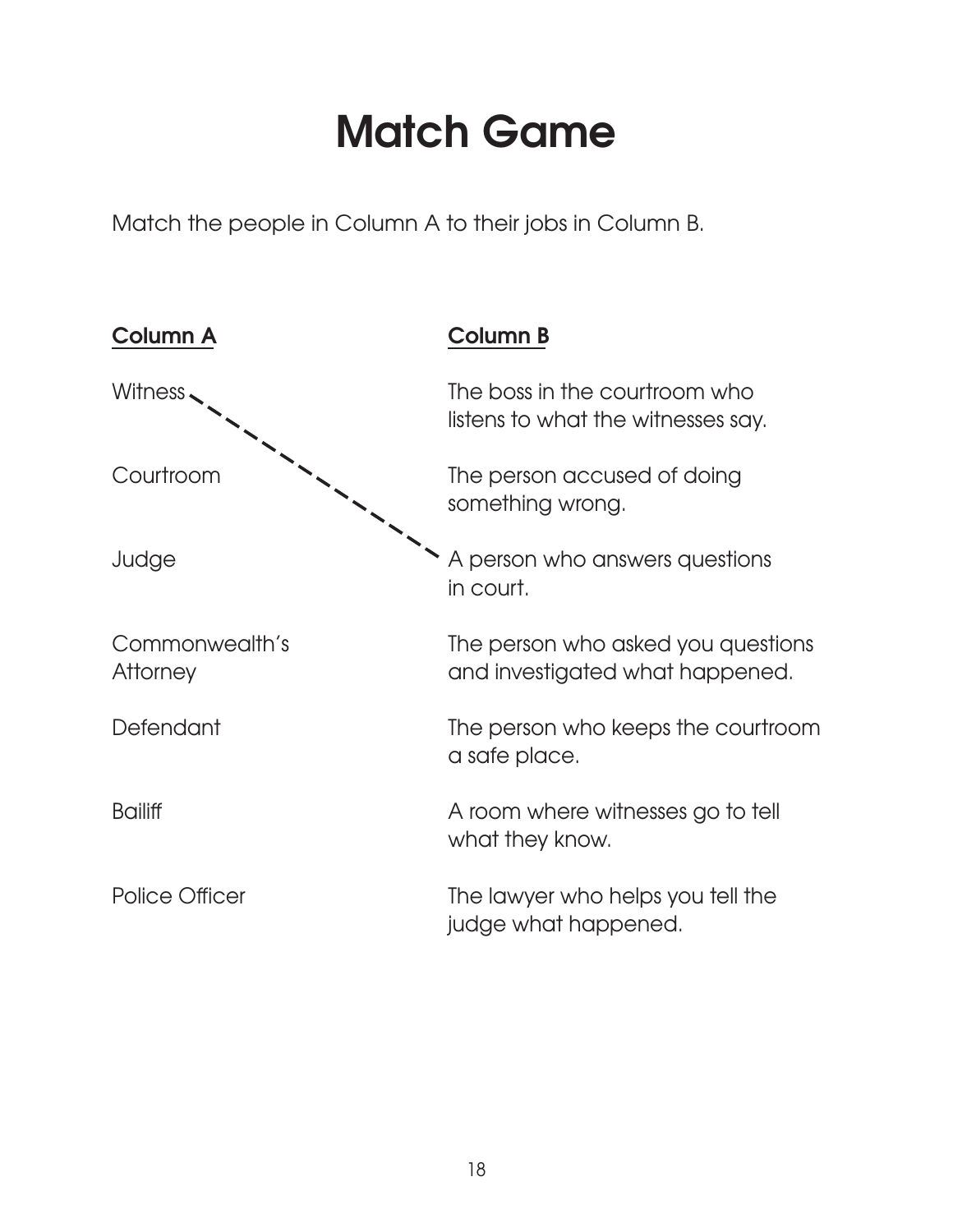**Dot–to–Dot**

Connect the dots.

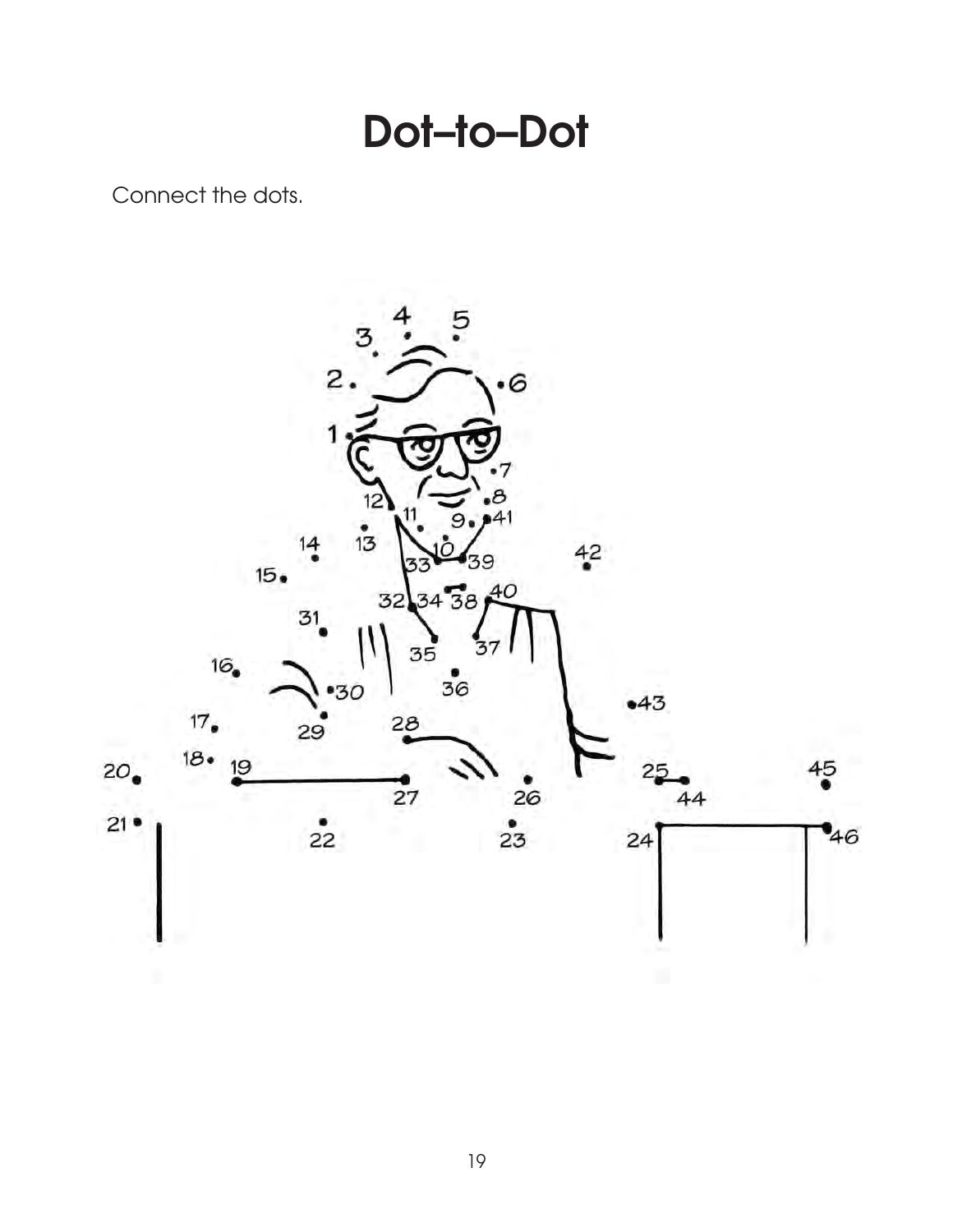## **Answers**



### **n** Match Game





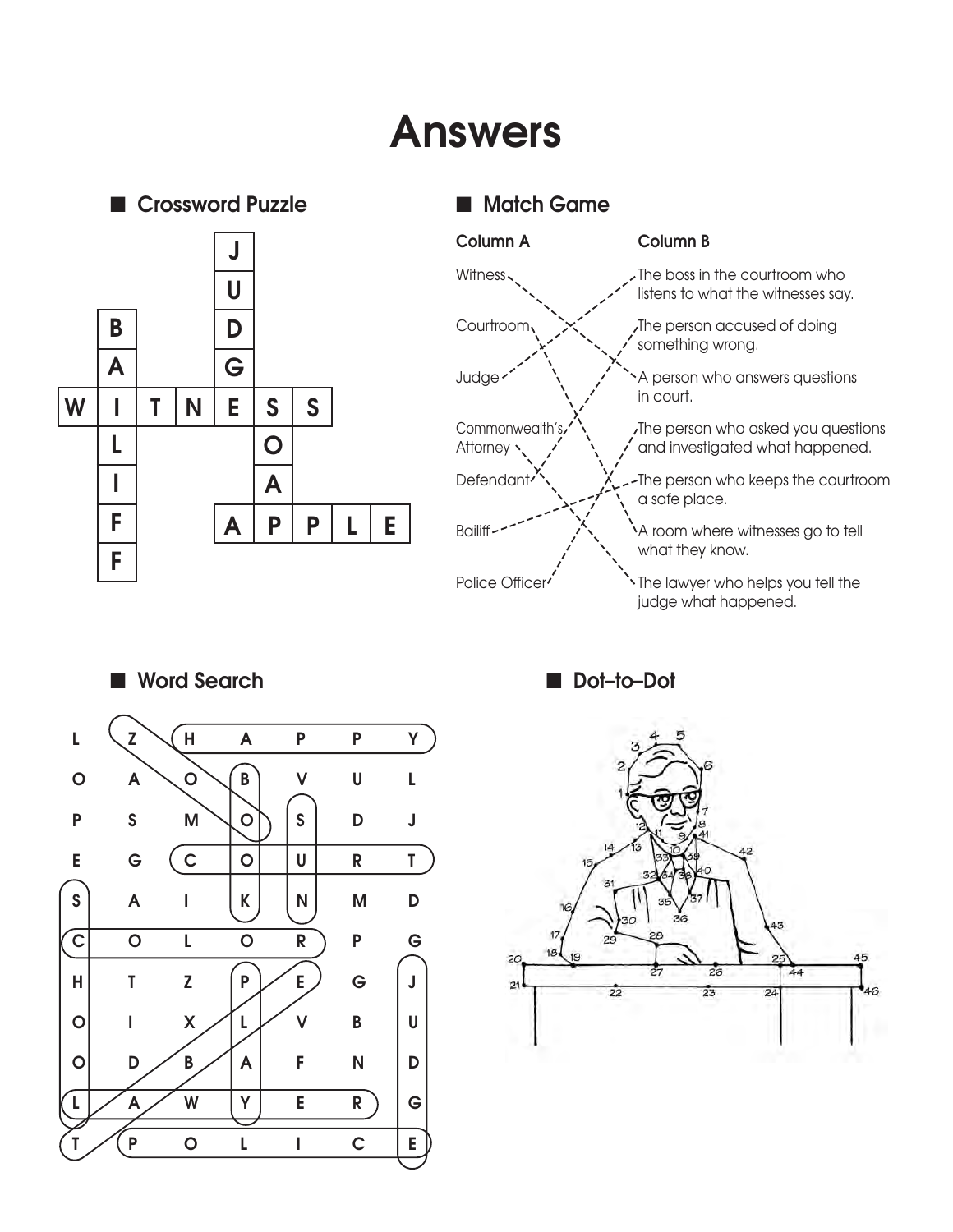#### **ACKNOWLEDGMENTS**

The Virginia Department of Criminal Justice Services extends its appreciation to the many individuals and their agencies for their assistance in the development of the "Going To Court" activity book for children.

If you would like to get copies of this activity book, you may download the information from the Virginia Department of Criminal Justice Services website at [www.dcjs.virginia.gov/sites/dcjs.virginia.gov/files/](https://www.dcjs.virginia.gov/sites/dcjs.virginia.gov/files/publications/victims/going-court-activity-book-children.pdf) [publications/victims/going-court-activity-book-children.pdf](https://www.dcjs.virginia.gov/sites/dcjs.virginia.gov/files/publications/victims/going-court-activity-book-children.pdf) or contact the Virginia Department of Criminal Justice Services at (804) 371-6507.

> Virginia Department of Criminal Justice Services 1100 Bank Street, Richmond, VA 23219 www.dcjs.virginia.gov